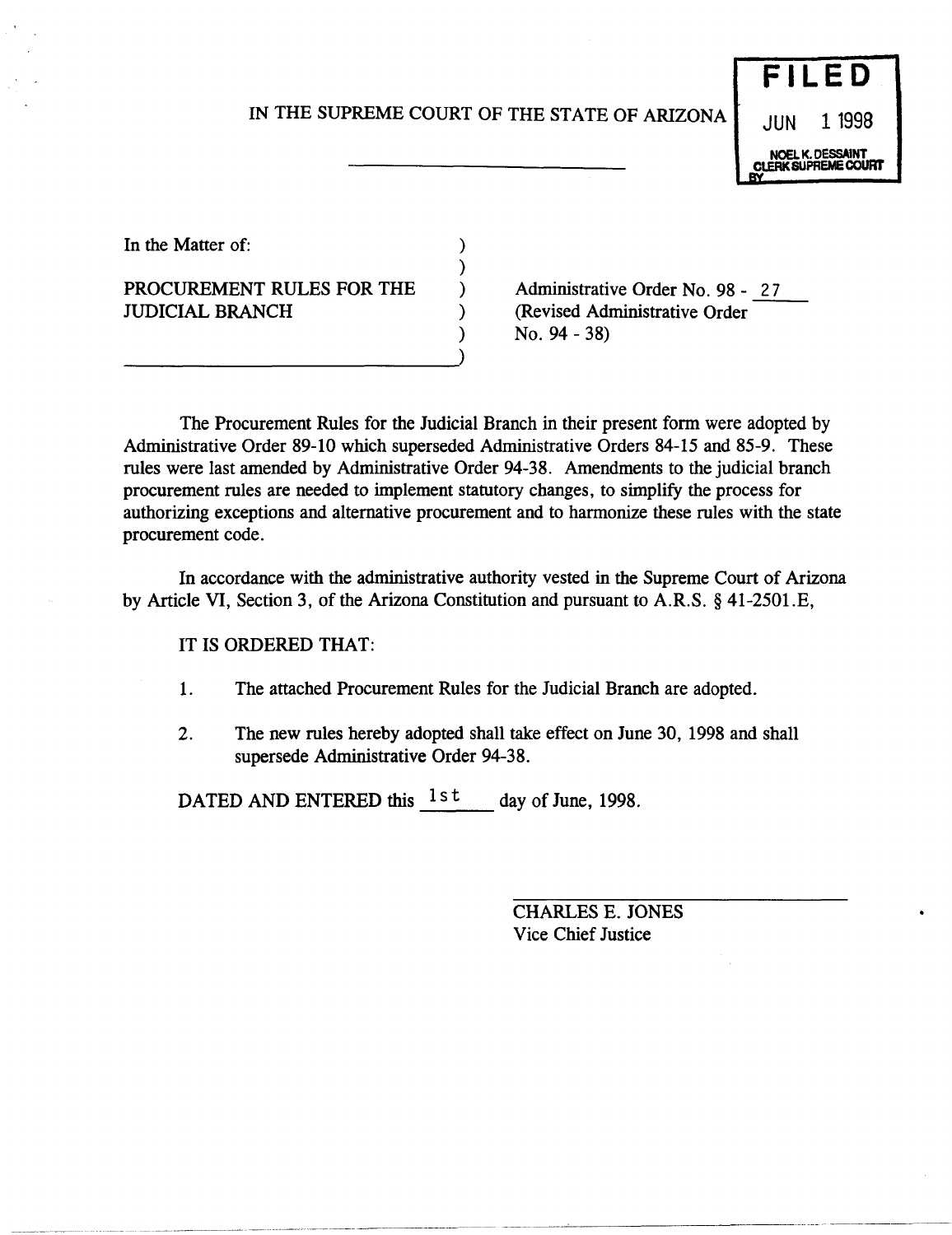## **PROCUREMENT RULES FOR THE JUDICIAL BRANCH**

#### **Purpose:**

.'

- 1. The purposes of these rules are to:
	- 1.1 Establish a procurement policy for the Judicial Branch.
	- 1.2 Allow for the continued development of procurement policies and practices for the Arizona Judicial Branch.
	- 1.3 Make as consistent as possible the procurement policies and practices among the various courts operating under this policy.
	- 1.4 Provide for public confidence in the procedures followed in public procurement and safeguards for the maintenance of a judicial branch procurement system of quality and integrity.
	- 1.5 Provide for the fair and equitable treatment of all persons who deal with the procurement system of the Arizona Judicial Branch.
	- 1.6 Provide economies, where possible, in Judicial Branch procurement activities and maximize to the fullest extent practicable the purchasing value of public monies of the State.
	- 1.7 F oster effective competition within the free enterprise system regarding Judicial Branch procurement requirements.
	- 1.8 Obtain in a cost effective and responsive manner the materials, services and construction required by the Arizona Judicial Branch in order to better serve the State's residents and businesses and to allow for the timely implementation of judicial department responsibilities.

#### **Application and Exceptions:**

-------------------~--.- ---

- 2. These rules apply to the Arizona Supreme Court, the Arizona Courts of Appeals, the Commission on Judicial Conduct, and the Commissions on Appellate and Trial Court Appointments. As used in these rules, the term "Judicial Branch Unit" means any of the above-named courts and commissions.
- 3. These Rules apply to the Arizona Superior Court, the Justice of the Peace Courts, and the Municipal Courts if adopted by the Presiding Judge of the Superior Court in the county. As used in these rules, the term "Judicial Branch Unit" means any of the above-named courts if adopted by the Presiding Judge of the Superior Court in the county for that court.

Ifthese rules are not adopted, the Presiding Judge of the Superior Court, shall have forwarded to the Administrative Office of the Courts a copy of the county or city procurement rules/policies/procedures under which each court in the county will operate. The county or city procurement rules/policies/procedures on file with the administrative office should be substantially equivalent to the state procurement rules or these policies and procedures, and shall be kept current at all times.

4. These rules apply to every procurement requiring expenditure of public monies except: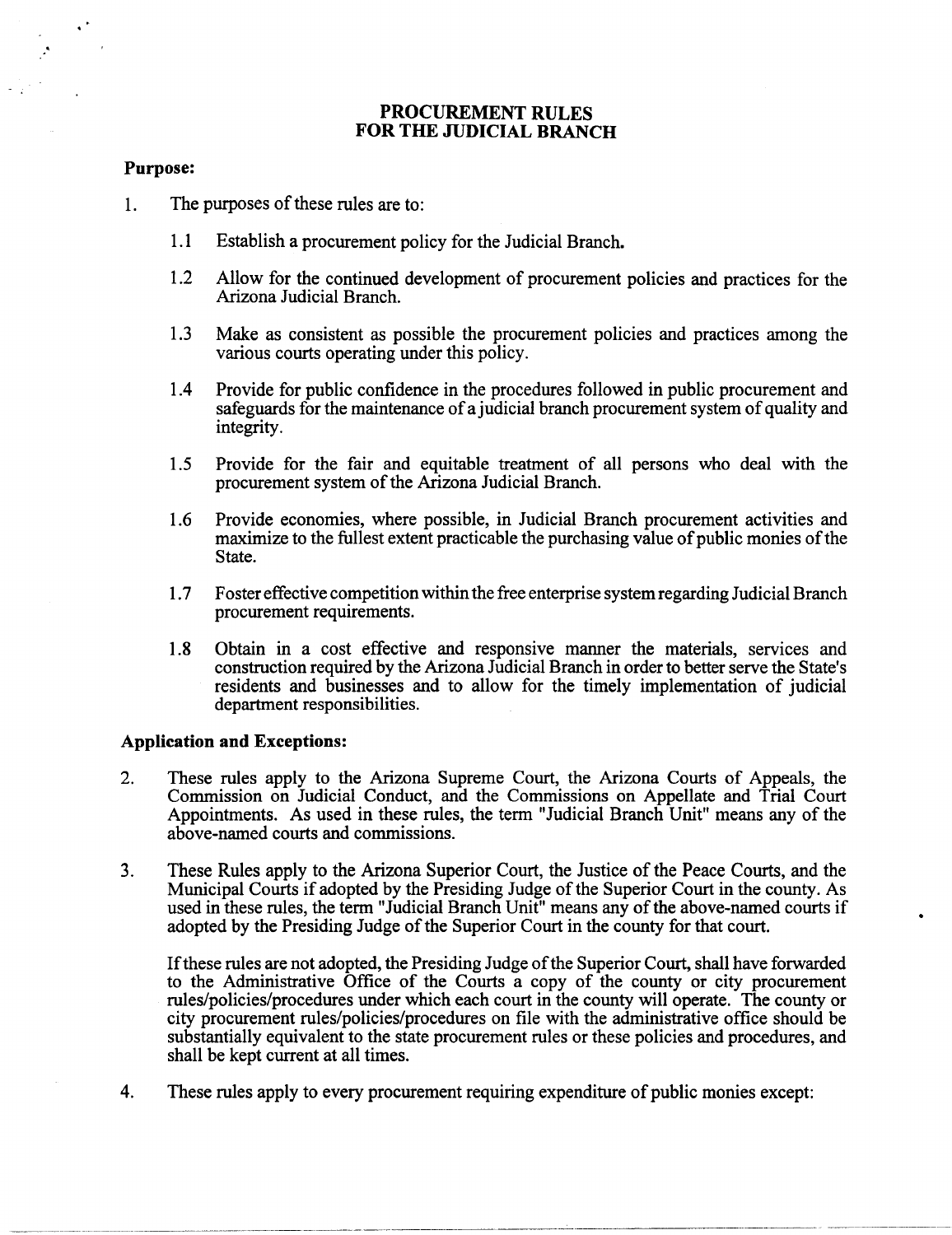- 4.1 state subsidies, grants contracts, interagency agreements, intergovernmental agreements, or similar financial agreements between the Supreme Court, any political subdivision, and any court of the Arizona Judiciary or any financial agreement made pursuant to law, the Arizona Constitution, or other order or rule ofthe Arizona Supreme Court.
- 4.2 contracts or agreements entered into by the Arizona Supreme Court pursuant to A.R.S. § 12-10S.A to have published and printed the report of decisions of the Arizona Supreme Court and Court of Appeals.
- 4.3 other published and printed material related to the Arizona Supreme Court's constitutional rule-making authority, administrative supervision over all the courts of the state, and any other constitutional responsibility.
- 4.4 leases of real property and space leases or rentals.
- 4.5 contracts or agreements entered into with the National Center for State Courts.
- 4.6 agreements negotiated by legal counsel representing the Judicial Branch in settlement of litigation or threatened litigation.
- 5. A Judicial Branch Unit may enter into intergovernmental and interagency agreements for purposes of intergovernmental procurement. For purposes of these rules and where applicable and not inconsistent with these rules, the provisions of A.R.S.  $\S 41-2461$  through  $41-2645$  may be applied when suitable.
- 6. A Judicial Branch Unit may purchase from contracts awarded by the State of Arizona or other federal, state, or local agencies if equivalent public bidding requirements have been followed.

## **Definitions:**

- 7. For purposes of these rules and where applicable and not inconsistent with these rules, the definitions contained in A.R.S. §41-2503 may be applied when suitable. In addition, the following definitions are adopted:
	- 7.1 "Respective designee" means the Administrative Director of the Courts for the Arizona Supreme Court, including all budgets under its supervision, the Clerks of the Court for the Courts of Appeals, the Presiding Judges for the Superior Courts, and the Executive Director for the Commission on Judicial Conduct.
	- 7.2 "Person", in addition to the definition contained in AR.S. §41-2503(14), shall also include all courts subject to the Supreme Court's administrative supervision pursuant to Article VI, Section 3 of the Arizona Constitution.
	- 7.3 "Days" mean calendar days and shall be computed pursuant to AR.S. §1-243.
	- 7.4 "Legal counsel" means a person licensed as an attorney pursuant to 17A AR.S. Supreme Court Rules, Rule 27.
	- 7.5 "May" denotes the permissive.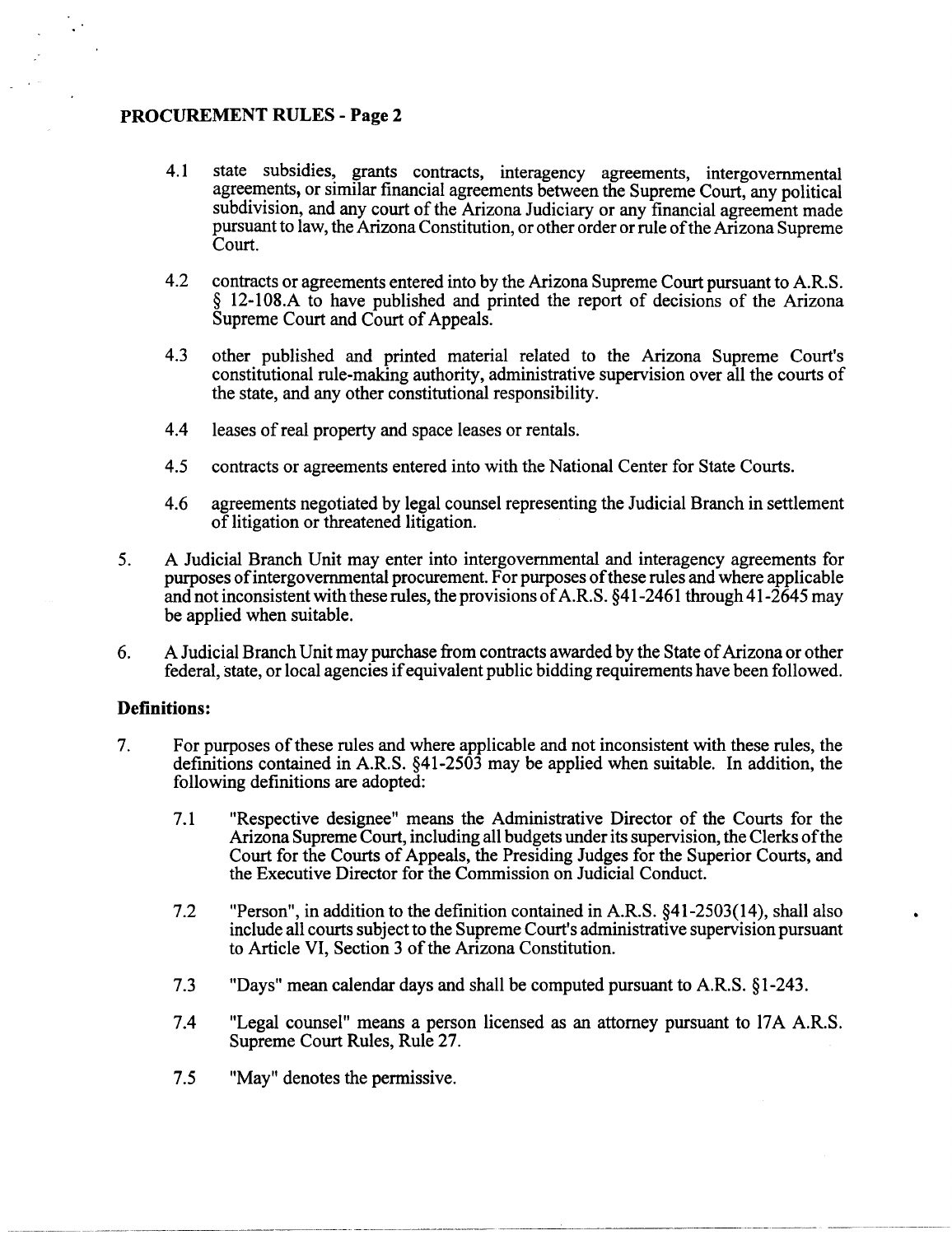- 7.6 "Shall" denotes the imperative.
- 7.7 "Chief Justice" means the Chief Justice of the Arizona Supreme Court.
- 7.8 "Chief Judge" means the Chief Judge of each division (Division One and Two) of the Arizona Court of Appeals.
- 7.9 "Presiding Judge" means the presiding judge of the Superior Court in each county.
- 7.10 "Administrative Director" means the Administrative Director of the Courts.
- 7.11 "Clerks of the Court" means the Clerk of the Court for each division of the Arizona Courts of Appeals.
- 7.12 "Executive Director" means the Executive Director for the Commission on Judicial Conduct.
- 7.13 "Commission Chainnan" means the Chainnan of the Commission on Judicial Conduct.
- 7.14 "Small business" means a business organized for profit not dominant in their field of operation with average gross receipts for the prior three fiscal years of less than \$4.0 Million or employing less than 500 employees. Small business status is presumed if the business is registered on the list of small businesses maintained by the state procurement office.
- 7.15 "Specification" means any description of the physical or functional characteristics, or of the nature of a material, service or construction item. Specification may include a description of any requirement for inspecting, testing or preparing a material, service or construction item for delivery.
- 7.16 "Cost-reimbursement contract" means a contract under which a contractor is reimbursed for costs which are allowable and allocable in accordance with the contract terms and the provisions of this code, and a fee, if any.
- 7.17 "Cost-plus-a-percentage-of-cost contract" means a contract in which, prior to the completion of the work, the parties agree that the contractor's fee will be a predetennined percentage of the total cost of the work when the cost is unknown and not subject to a fonnula or other limitation.

## **Administration:**

- 8. The respective designee may adopt other administrative practices and procedures, not inconsistent with these rules, governing the procurement and management of all materials, services and construction to be procured by the Judicial Branch unit, including the disposal of materials.
- 9. The respective designee for each Judicial Branch Unit shall serve as its central procurement officer.

~-.-- ~--~-~ ... ---- .-.--------.~~~-~.--.--.-------- ----~---------~------~----.. -------~--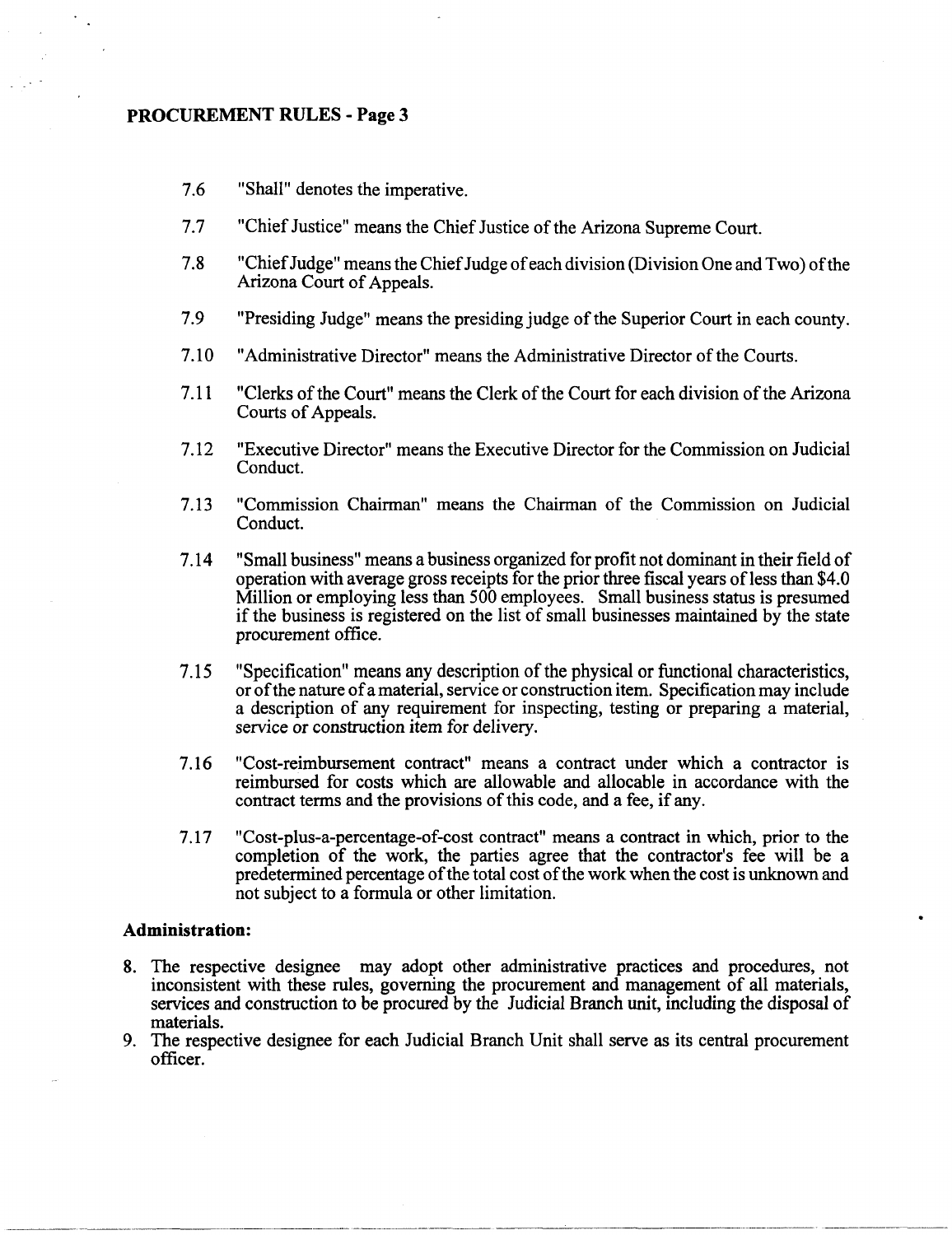- 10. Except as otherwise provided in these rules, the respective designee for each Judicial Branch Unit shall, in accordance with these rules:
	- 10.1 Procure or supervise all procurement.
	- 10.2 Establish guidelines for the management of all inventories of materials.
	- 10.3 Sell, trade or otherwise dispose of surplus materials.

## **Surplus Property:**

11. All equipment or materials to be disposed of by a Judicial Branch unit will be through the Department of Administration Surplus Property Management Office or through a designated local government property disposition office; unless the respective designee of the Judicial Branch Unit determines in writing that the equipment or materials may be exchanged for an item of equal or greater value, or if in the process of a procurement under these rules may receive a cost reduction for the "trade-in" of the equipment or materials.

### **Authority and Liability:**

- 12. The respective designee for each Judicial Branch Unit may delegate authority for administration of these rules to members of their staff.
- 13. Payment for any services valued at aggregate amount of\$500.00 or more shall not be made unless pursuant to a written contract. Purchases to meet current procurement requirements for like materials or services shall not be artificially divided or fragmented to circumvent this rule.

A person who contracts for or purchases any material, services or construction in a manner contrary to the requirements of these rules is personally liable for the recovery of all public monies paid plus twenty percent of such amount and legal interest from the date of payment and all costs and damages arising out of the violation of A.R.S. § 41-2616(A).

A person who intentionally or knowingly contracts for or purchases any material, services or construction pursuant to a scheme or artifice to avoid the requirements of these rules is guilty of a Class 4 felony according to A.R.S.  $\S$  41-2616(B).

A person who serves on an evaluation committee for an invitation for bids, request for proposals, or request for qualifications shall disclose any interest in the procurement. The personal shall sign a statement before reviewing bids or proposals that the person has no interest in the procurement other than that disclosed and will have no contact with any representative of the competing vendors related to the particular procurement during the course of evaluation of bids or proposals (until such time a contract is awarded), except those contacts specifically authorized by Rules 28, 36, and 39. The person shall disclose on the statement any contact unrelated to the pending procurement that the person may need to have with a representative of the competing vendors. A person who serves on an evaluation committee and who fails to disclose contact with a representative of the competing vendors or who fails to provide accurate information on the statement is subject to a civil penalty of at least one thousand dollars but not more than ten thousand dollars.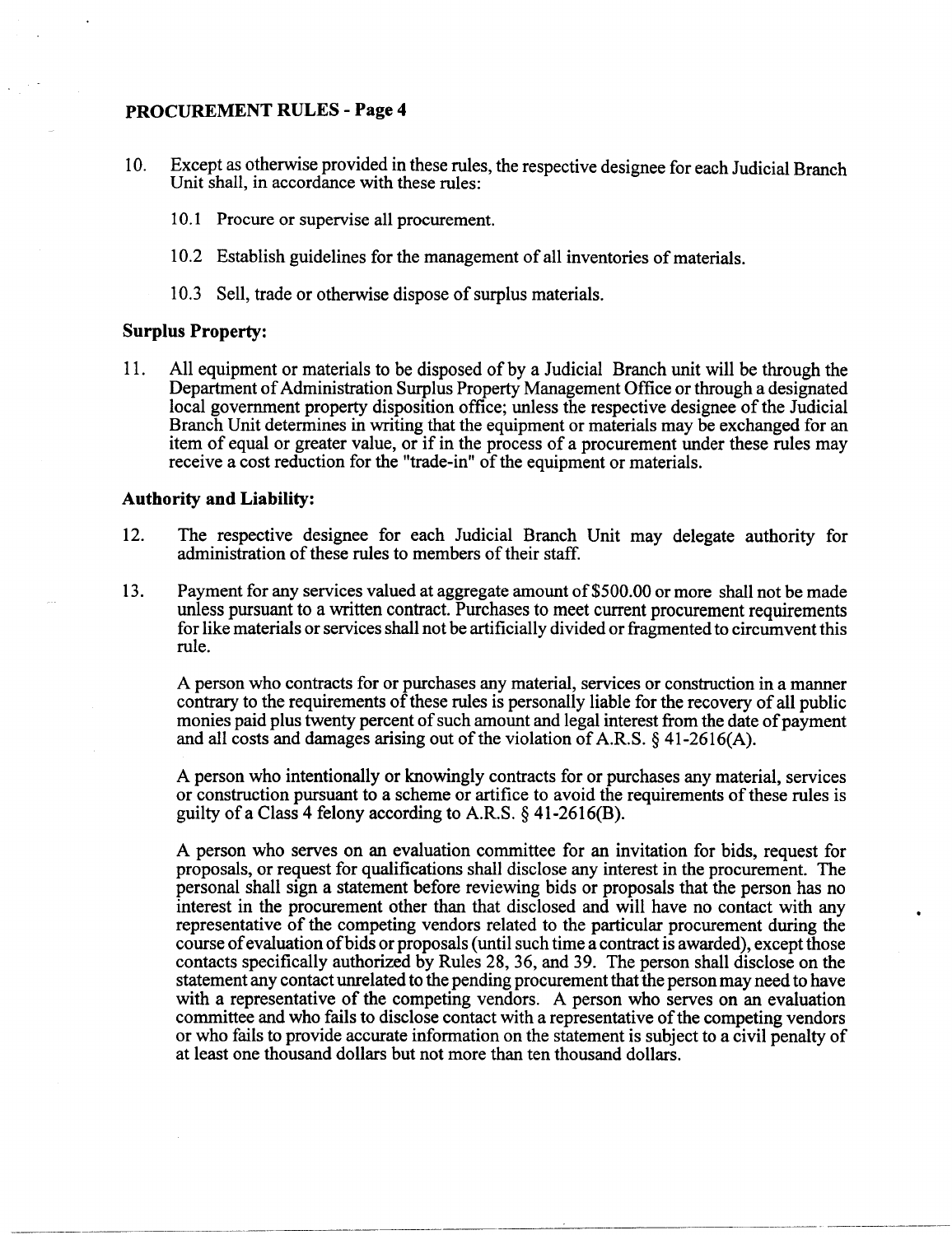The evaluation committee, through its chair, may seek technical information from persons outside the committee to obtain the expertise needed to make an informed choice.

14. For purposes of these rules and where applicable and not inconsistent with these rules, the definitions contained in A.R.S. §41-2531, Chapter 251, Laws of 1984, may be applied when suitable.

#### **Competitive Sealed Bidding:**

- 15. Contracts shall be awarded by competitive sealed bidding, except as provided in these rules.
- 16. For competitive sealed bidding a document shall be prepared entitled "Invitation for Bid", which shall be made available to prospective bidders. This document shall include a purchase description, time and place for publicly opening the bids, and the evaluation criteria.
- 17. Adequate public notice of the Invitation for Bids shall be given a reasonable time before the date set forth in the Invitation for the opening of bids. Adequate notice may include publication one or more times in a newspaper of general circulation within a reasonable time before bid opening. If the Invitation for Bids is for the procurement of services other than those described in A.R.S. §41-2513 and §41-2578, such notice shall include publication in a newspaper within this state with an accumulated circulation of at least sixty-five thousand subscribers for two publications not less than six nor more than ten days apart. The second publication shall be not less than fourteen days before bid opening.
- 18. Bids shall be opened publicly at the time and place designated in the Invitation for Bids. The amount of each bid, together with the name of each bidder shall be recorded. This record shall be open to public inspection at the bid opening. The bids shall be open for public inspection after a contract is entered into. Where the bidder designates and the Judicial Branch Unit concurs, trade secrets or other proprietary data contained in the bid documents shall remain confidential.
- 19. Bids shall be unconditionally accepted without alteration or correction, except as authorized in Rule 20. Bids shall be evaluated based on the requirements set forth in the Invitation for Bids. No criteria may be used in bid evaluation that are not set forth in the Invitation for Bids.
- 20. Correction or withdrawal of erroneous bids before or within five days after bid opening, based on bid mistakes, may be permitted. In all other instances, after bid opening, no corrections in bid prices or other provisions of bids prejudicial to the interest of the Judicial Branch or fair competition shall be permitted. All decisions to permit the correction or withdrawal of bids, or to cancel awards or contracts based on bid mistakes, shall be supported by a written determination made by the respective designee of the Judicial Branch Unit.
- 21. The contract shall be entered into with the lowest responsible and responsive bidder whose bid conforms in all material respects to the requirements and criteria set forth in the Invitation for Bids and best meets the needs of the Judicial Branch Unit. The amount of any applicable transaction privilege or use tax of a political subdivision of this state is not a factor in determining the lowest bidder if a competing bidder located outside of this state is not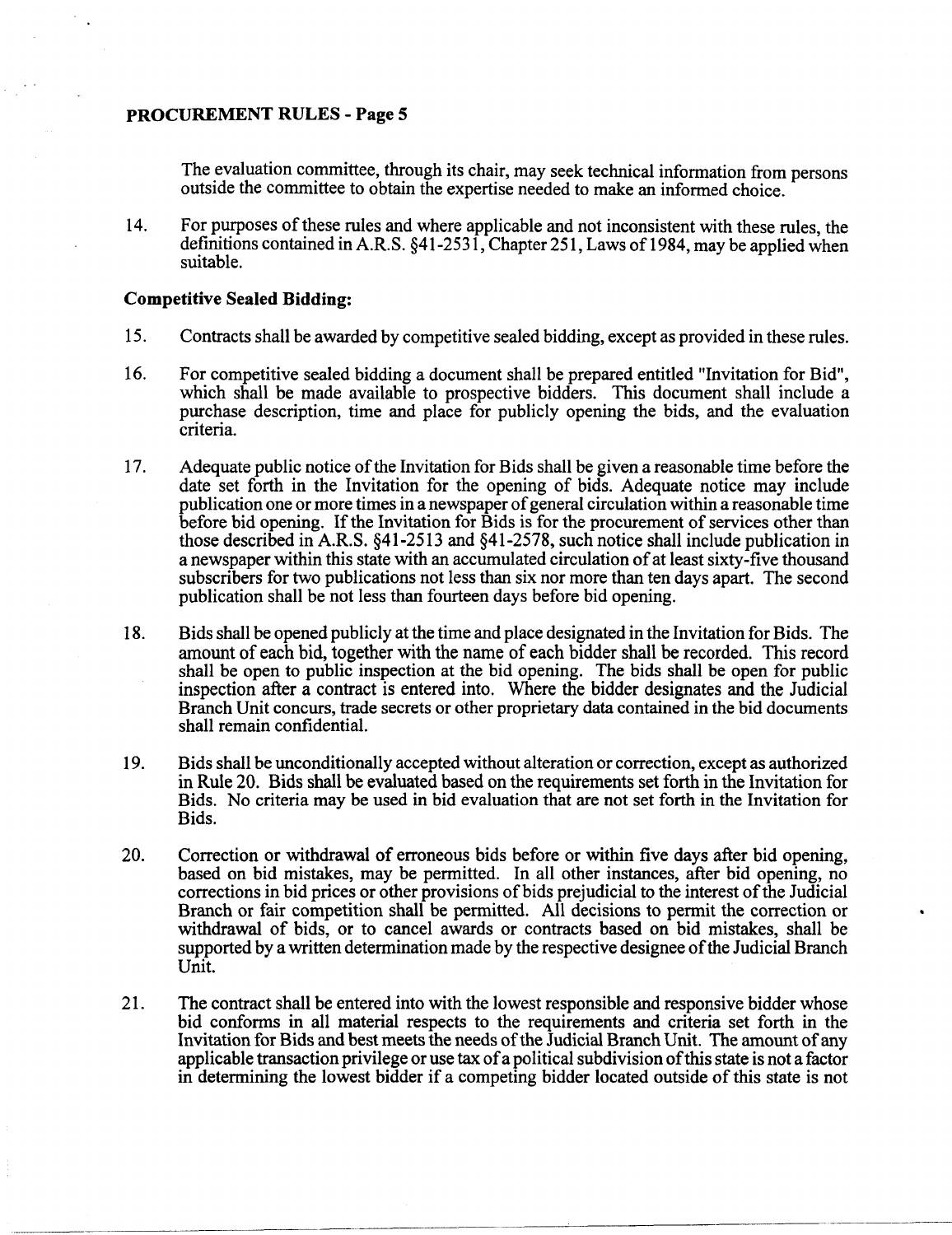subject to a transaction privilege or use tax of a political subdivision of this state. If all bids for a procurement exceed available monies and the low responsive and responsible bid does not exceed such monies by more than five percent, the Judicial Branch Unit may, in situations in which time or economic considerations preclude re-solicitation of bids, negotiate an adjustment of the bid price, including changes in the bid requirements, with the low responsive and responsible bidder, to bring the bid within the amount of available monies.

22. The multi step sealed bidding method may be used if the respective designee of the Judicial Branch Unit determines, in writing, that it is not practical to initially prepare a definitive purchase description, which is suitable to permit a contractual agreement based on competitive sealed bidding. An Invitation for Bids may be issued requesting the submission of technical offers to be followed by an Invitation for Bids, limited to those bidders whose offers are determined to be acceptable under the criteria set forth in the first solicitation, except that the multi step sealed bidding method shall not be used for construction contracts.

#### Competitive Sealed Proposals:

- 23. If the respective designee of a Judicial Branch Unit determines in writing that the use of competitive sealed bidding is either not practicable or not advantageous to the Judicial Branch Unit, a contract may be entered into by competitive sealed proposals. The respective designee may determine that it is either not practicable or not advantageous to the Judicial Branch Unit to procure specified types of materials or services by competitive sealed bidding, except that the competitive sealed proposal method shall not be used for construction contracts.
- 24. Proposals shall be solicited through a Request for Proposals.

-----~~- ---- ----- ---- .\_-- ---\_.\_-- ~--- --~--~-- ----

- 25. Adequate public notice of the Request for Proposals shall be given pursuant to Rule 17.
- 26. Proposals shall be opened publicly at the time and place designated in the Request for Proposals. The name of each offeror shall be publicly read and recorded. All other information contained in the proposal shall be confidential, so as to avoid disclosure of contents prejudicial to competing offerors during the process of negotiation. The proposals shall be open for public inspection after a contract is entered into. Where the bidder designates and the Judicial Branch Unit concurs, trade secrets or other proprietary data contained in the bid documents shall remain confidential.
- 27. The Request for Proposals shall state in advance the relative importance of price and other evaluation factors.
- 28. If provided for in the Request for Proposals, discussions may be conducted with responsible offerors who submit proposals determined to be reasonably susceptible to permit a contractual agreement for the purpose of clarification to assure full understanding of, and responsiveness to, the solicitation requirements. Offerors shall be accorded fair treatment with respect to any opportunity for discussion and revision of proposals, and such revisions may be permitted after submissions and before finalization of a contract for the purpose of obtaining best and final offers. In conducting discussions, there shall be no disclosure of any information derived from proposals submitted by competing offerors.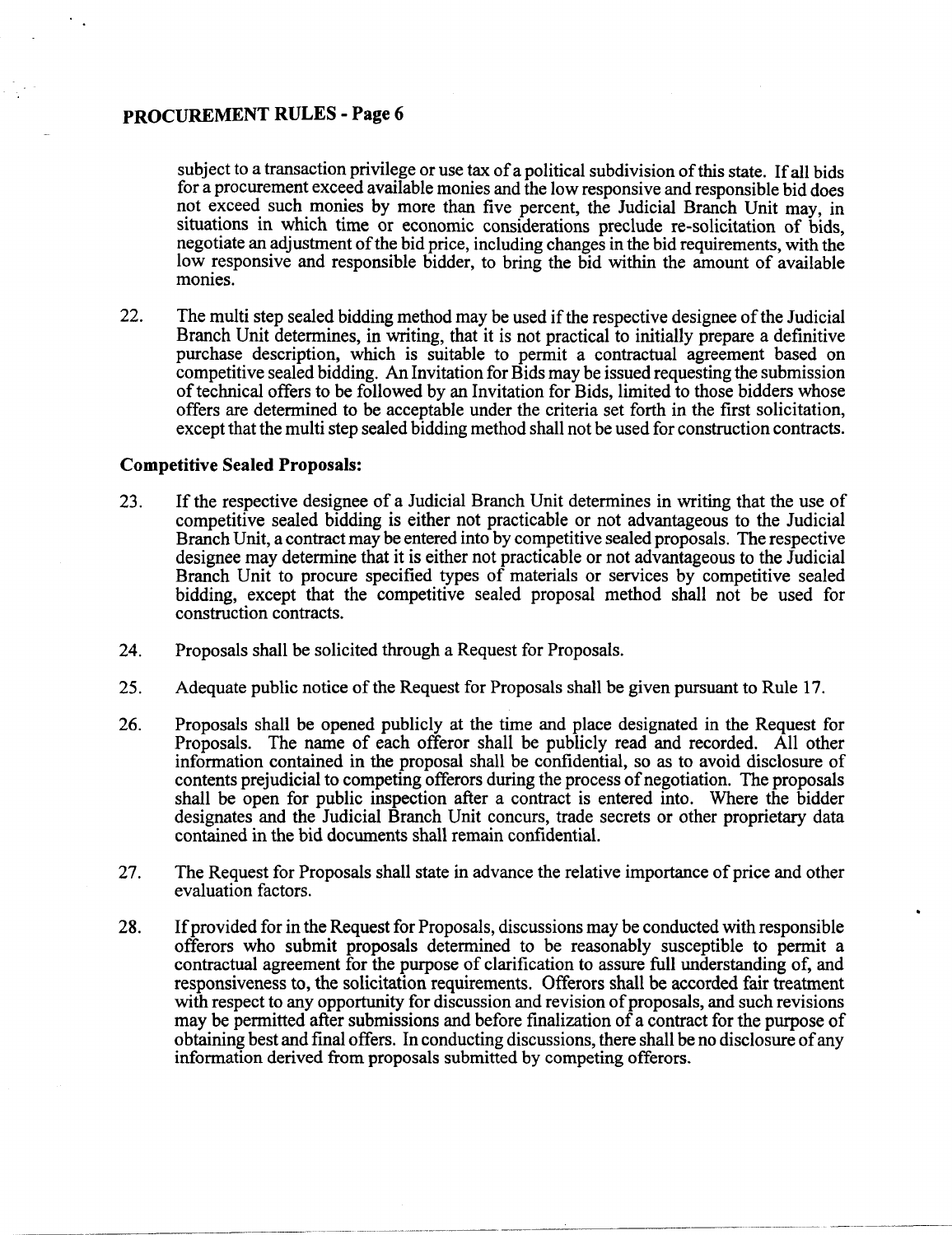29. The contract shall be entered into with the responsible offeror whose proposal is determined in writing to be the most advantageous to the Judicial Branch Unit taking into consideration the evaluation factors set forth in the Request for Proposals and discussions pursuant to Rule 28. No other factors or criteria may be used in the evaluation. The amount of any applicable transaction privilege or use tax of a political subdivision of this state is not a factor in determining the most advantageous proposal if a competing offeror located outside this state is not subject to a transaction privilege or use tax of a political subdivision of this state.

## **Request for Qualifications:**

- 30. If the respective designee of a Judicial Branch Unit determines in writing that the use of competitive sealed bidding or competitive sealed proposals is either not practicable or not advantageous to the Judicial Branch Unit, contracts may be entered into by issuance of a Request for Qualification. The respective designee may determine that it is either not practicable or not advantageous to the Judicial Branch Unit to procure specified, types of services by competitive sealed bidding or competitive sealed proposals, except that the Request for Qualification method shall not be used for construction contracts.
- 31. Qualified respondents shall be solicited through a Request for Qualification.
- 32. The Request for Qualification method shall only be used for procurement of costreimbursement contracts for services in which no warranty, express or implied, is made by the Judicial Branch Unit to the contractor that any services will be purchased during the term of the contract. Contracts awarded pursuant to a Request for Qualification shall state that the services are being purchased only on an "as needed" basis and shall further be subject to the provisions of Rules 45 and 61.
- 33. The Request for Qualification shall state in advance all qualification criteria to be met by the respondent, which may include but is not limited to, any licensing, certification, inspection or insurance requirements. Responses to the request for qualification shall also include detailed and specific information as to the services to be provided for the cost proposed and a complete explanation of how the proposed cost was determined.
- 34. Adequate public notice of the Request for Qualification shall be given pursuant to Rule 17.
- 35. Responses to a Request for Qualification shall be opened publicly at the time and place designated in the Request for Qualification. The name of each respondent shall be publicly read and recorded. All other information contained in the response shall be confidential, so as to avoid disclosure of contents prejudicial to competing respondents during the process of negotiation. The responses shall be open for public inspection after a contract is entered into. Where the respondent designates and the Judicial Branch Unit concurs, trade secrets or other proprietary data contained in the response shall remain confidential.
- 36. Ifprovided for in the Request for Qualification, discussions may be conducted with qualified respondents who submit responses determined to be reasonably susceptible to permit a contractual agreement for the purpose of clarification to assure full understanding of, and responsiveness to, the qualification requirements. Respondents shall be accorded fair treatment with respect to any opportunity for discussion and revision of responses, and such revisions may be permitted after submissions and before finalization of a contract for the purpose of obtaining best and final offers. In conducting discussions, there shall be no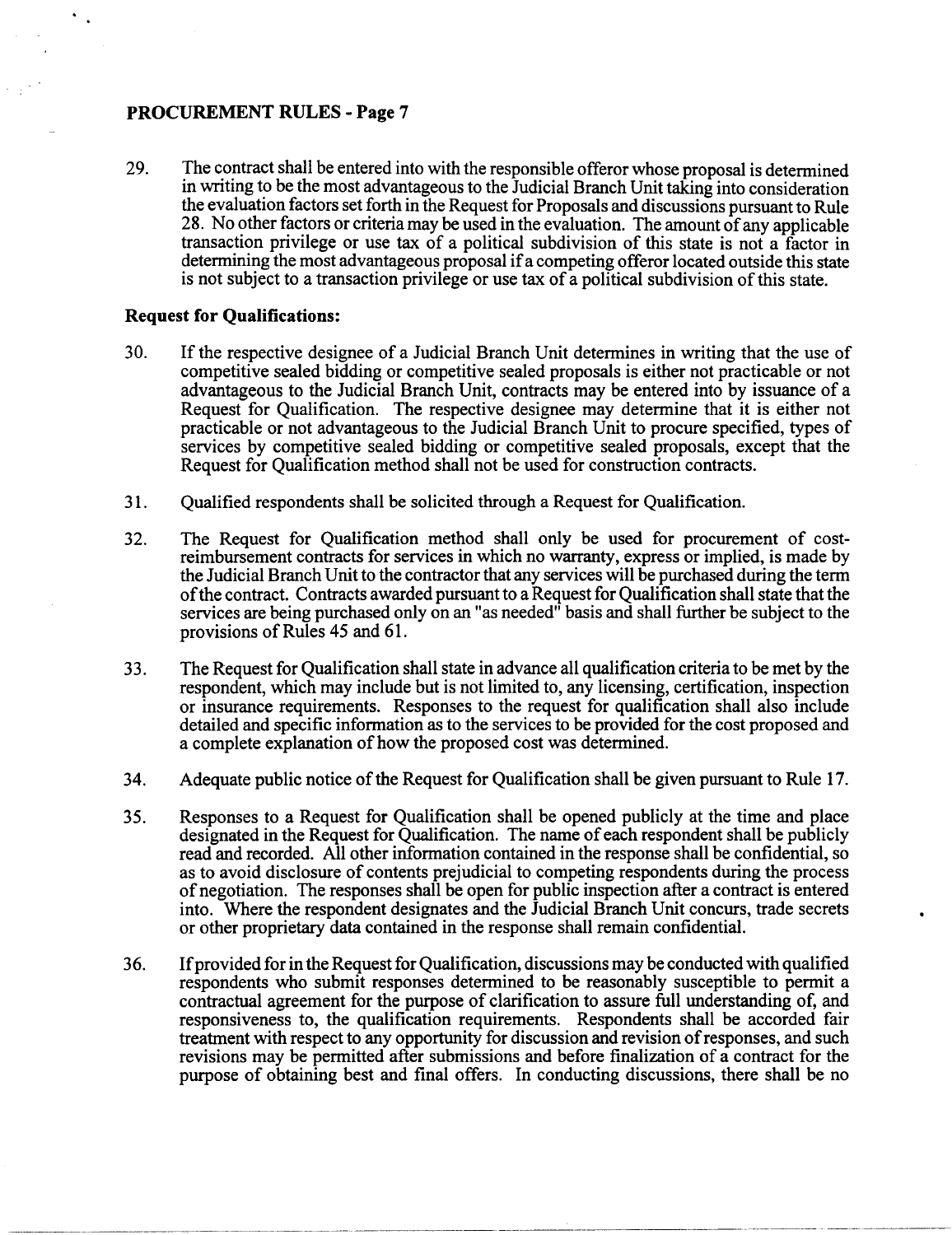disclosure of any information derived from responses submitted by competing respondents.

37. The Judicial Branch Unit may enter into contracts with all or a specified number of respondents whose qualifications are determined in writing to best meet the qualification criteria of the Judicial Branch Unit, taking into consideration any evaluation factors set forth in the Request for Qualification and discussions pursuant to Rule 36. No other factors or criteria may be used in the evaluation. The amount of any applicable transaction privilege or use tax of a political subdivision of this state is not a factor in determining the most qualified respondent(s) if a competing respondent located outside this state is not subject to a transaction privilege or use tax of a political subdivision of this state.

## **Sole Source Procurement:**

38. A contract may be entered into for procurement without competition, or re-solicitation when bids or offers received are not acceptable under these rules, if the respective designee of the Judicial Branch Unit determines that no reasonable alternative sources exist. A written determination of the basis for the sole source procurement shall be included in the contract file.

## **Emergency Procurement:**

39. Notwithstanding any other provision of these rules, the respective designee may make or authorize emergency procurement if there exists a threat to public health, welfare, or safety or if an urgent and compelling situation exists which makes compliance with Rules 15 or 23 impracticable, unnecessary or contrary to the public interest, except that such procurement shall be as competitive as is practicable under the circumstances. A written determination of the basis for the procurement and the reason for the selection of the particular contractor shall be included in the contract file.

## **Alternative Means of Procurement:**

40. Notwithstanding any other provision of these rules, when compliance with Rules 15 and 23 is impracticable, unnecessary or contrary to the public interest the respective designee may adopt a written alternative means of procurement that is as competitive as is practicable for each specific type of purchase for which an alternative means of procurement is used.

## **Record of Sole Source and Emergency Contracts:**

41. The respective designee for each Judicial Branch Unit shall maintain a record listing all contracts in excess of seventy-five thousand dollars made under Rules 38 or 39 for a minimum of five years. The record shall contain each contractor's name, the amount and type of each contract, and a general description of the materials, services, or construction procured under each contract.

## **Rejection or Cancellation:**

42. An Invitation for Bids, Request for Proposals or Request for Qualifications may be canceled or any or ail bids or proposals may be rejected in whole or in part as may be specified in the solicitation if it is in the best interests of the Judicial Branch Unit.

------- ,----~ -~----------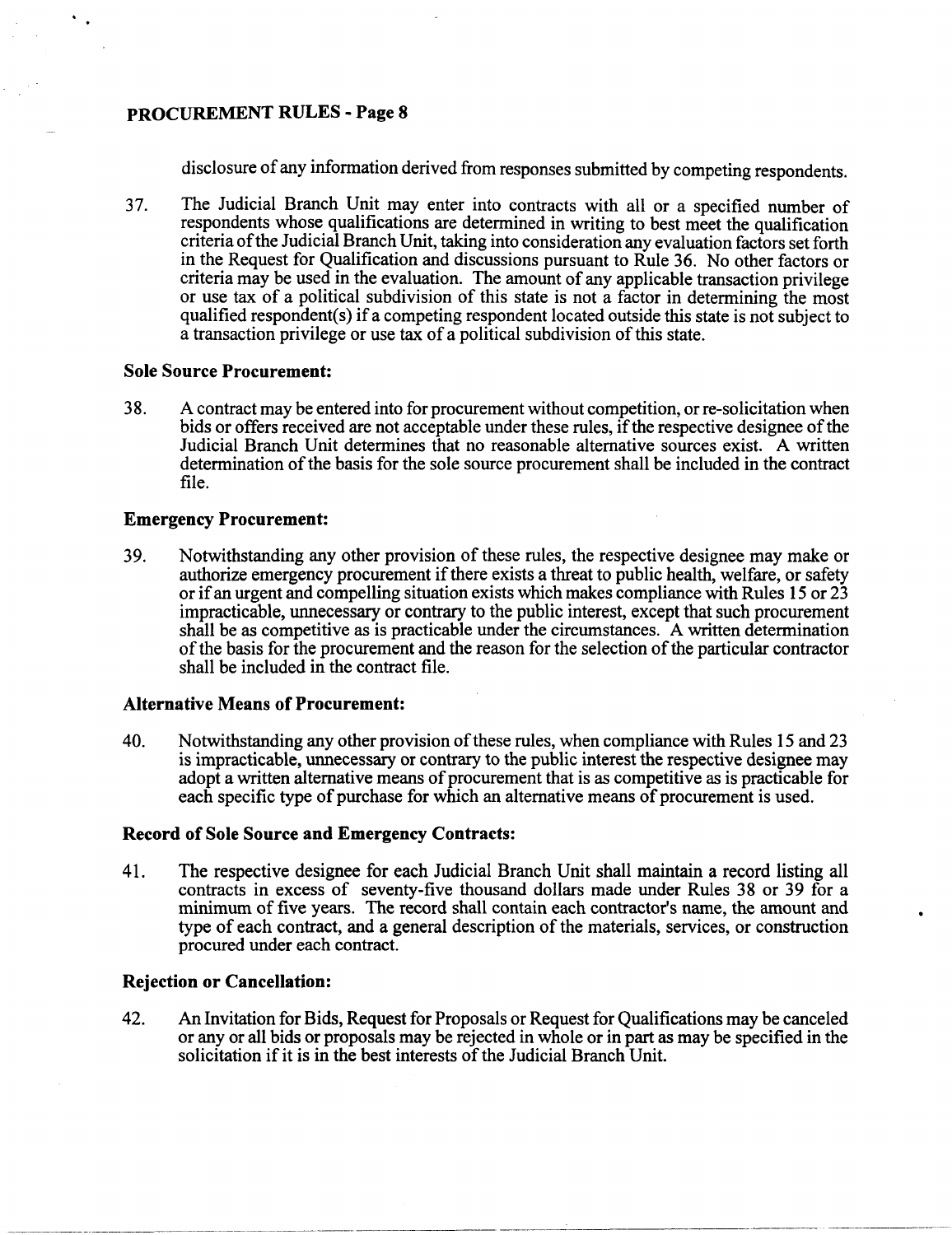## **Non-Responsibility:**

43. A written determination of non-responsibility of a bidder or offeror may include, but not be limited to, the unreasonable failure of a bidder or offeror to promptly supply information in connection with an inquiry with respect to responsibility. A finding of non-responsibility shall constitute grounds for rejection of the bid or offer. A finding of non-responsibility shall not be construed as a violation of the rights of any person.

#### **Bid and Performance Security:**

44. A Judicial Branch Unit may require the submission of security to guarantee faithful bid and contract performance. The amount and type of security required for each contract shall be in the sole discretion of the Judicial Branch Unit except as provided for construction contracts in Rule 58. The requirement for security shall be included in the Invitation for Bids or Request for Proposals.

## **Cost or Pricing Data:**

45. For purposes of these rules, and where applicable and not inconsistent with these rules, the provisions of A.R.S. §41-2543, Chapter 251, Laws of 1984, may be applied.

### **Contract Form:**

- 46. Subject to the limitations of these rules, any type of contract which will promote the best interests of the Judicial Branch may be used, except that the use of a cost-plus-a-percentageof-cost contract is prohibited. A cost-reimbursement contract may be used only  $i\bar{f}$  a determination is made in writing that such contract is likely to be less costly to the Judicial Branch than any other type or that it is impracticable to obtain the procurement required except under such a contract.
- 47. No cost-reimbursement contract shall be used unless the proposed contractor certifies in writing that the contractor's accounting system is adequate to allocate costs, and the Judicial Branch Unit is satisfied as to the validity of the certification.

#### **Multi-Year Contracts:**

---------------

- 48. Unless otherwise provided by law, a contract for materials or services may be entered into for a period of time exceeding one year, provided the length of any contract exceeding one year and conditions of renewal or extension, if any, are included in the solicitation and monies are available for the first fiscal period at the time of contracting. The respective designee of the Judicial Branch Unit shall determine in writing that such a contract would be advantageous to the Judicial Branch. Contracts exceeding one year shall be subject to the provisions of Rules 49 and 50.
- 49. Contracts having a duration exceeding one year shall only be utilized if the respective designee of the Judicial Branch Unit determines in writing that:
	- 49.1 Requirements giving rise to the contract are reasonable and continuing.
	- 49.2 Such a contract, in their best judgement, will serve the best interests of the Judicial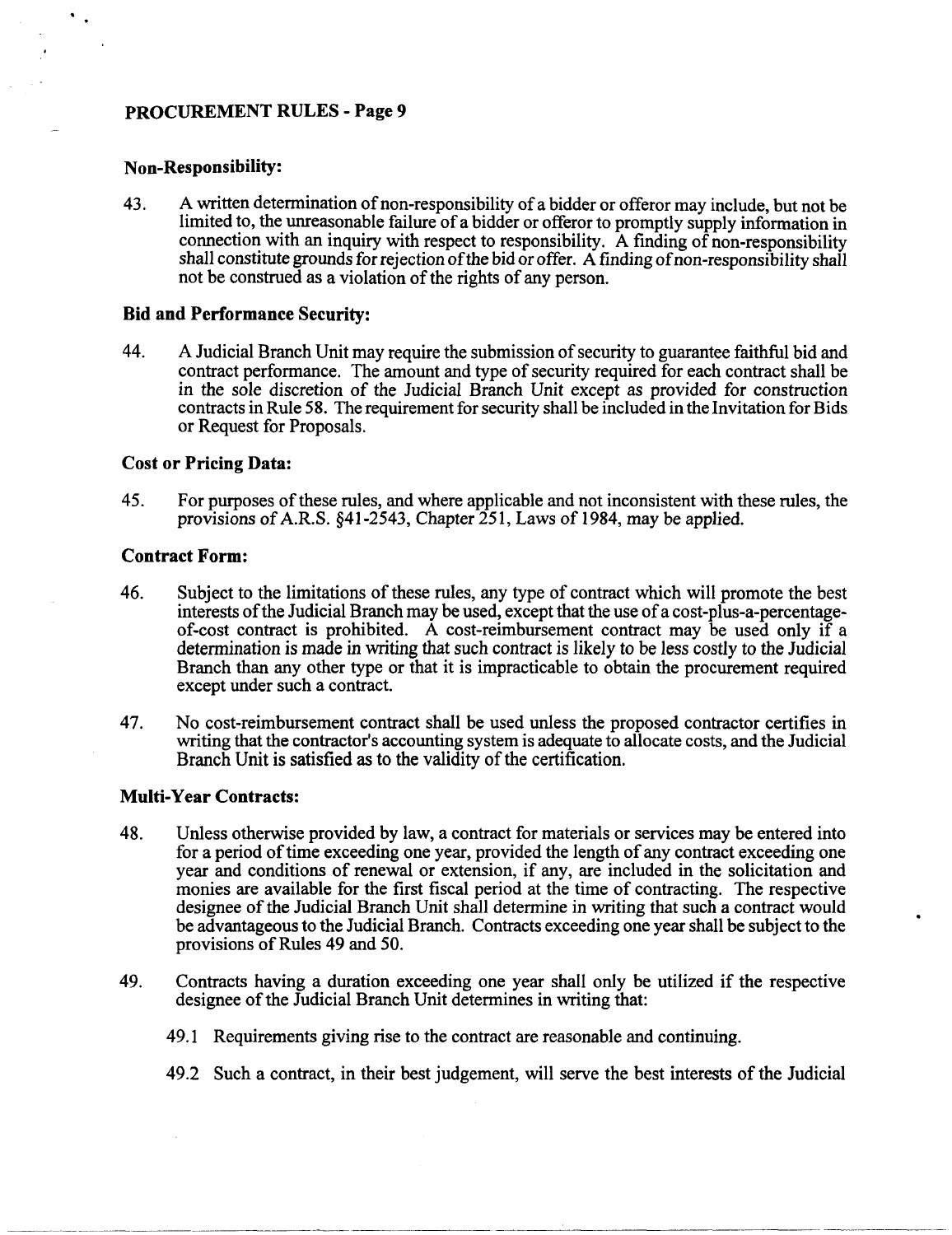$\ddot{\phantom{a}}$ 

Branch Unit by encouraging effective competition or otherwise promoting economies in procurement and expenditures.

50. If monies are not appropriated or otherwise made available to support continuation of performance in a subsequent fiscal period, the contract shall be canceled. Subject to the availability of funds, costs for materials and services rendered up to the date of cancellation and cancellation costs may be paid, pursuant to the terms of the contract.

## **Inspection, Records and Audit:**

- 51. The Judicial Branch Unit may at reasonable times inspect or cause to be inspected the part of the plant or place of business of a contractor or any subcontractor which is related to the performance of any contract or proposed contract.
- 52. A Judicial Branch Unit may, at reasonable times and places, audit or cause to be audited the books and records of any person who submits cost or pricing data as provided in these rules to the extent that the books and records relate to the cost or pricing data. Any person who receives a contract, change order or contract modification for which cost or pricing data is required shall maintain the books and records that relate to the cost or pricing data for five years from the date of final payment under the contract, unless a shorter period is otherwise authorized in writing by the respective designee of the Judicial Branch Unit.
- 53. A Judicial Branch Unit is entitled to audit, or cause to be audited, the books and records ofa contractor or any subcontractor under any contract or subcontract to the extent that the books and records relate to the performance of the contract or subcontract. The books and records shall be maintained by the contractor for a period of five years from the date offinal payment under the prime contract and by the subcontractor for a period of five years from the date of final payment under the subcontract, unless a shorter period is otherwise authorized in writing by the respective designee of the Judicial Branch Unit.
- 54. All procurement records shall be retained and disposed of by each Judicial Branch Unit in accordance with records retention schedules adopted by the Administrative Director of the Courts.

## **Specifications:**

- 55. A Judicial Branch Unit may prepare and use its own specifications and may obtain advice and assistance from personnel of agencies in the development of specifications.
- 56. All specifications shall seek to promote overall economy for the purposes intended and encourage competition in satisfying the Judicial Branch's needs and shall not be unduly restrictive.
- 57. All specifications, including those prepared by architects, engineers, consultants and others for public contracts, shall seek to promote overall economy for the purposes intended and encourage competition in satisfying the Judicial Branch's needs and shall not be unduly restrictive.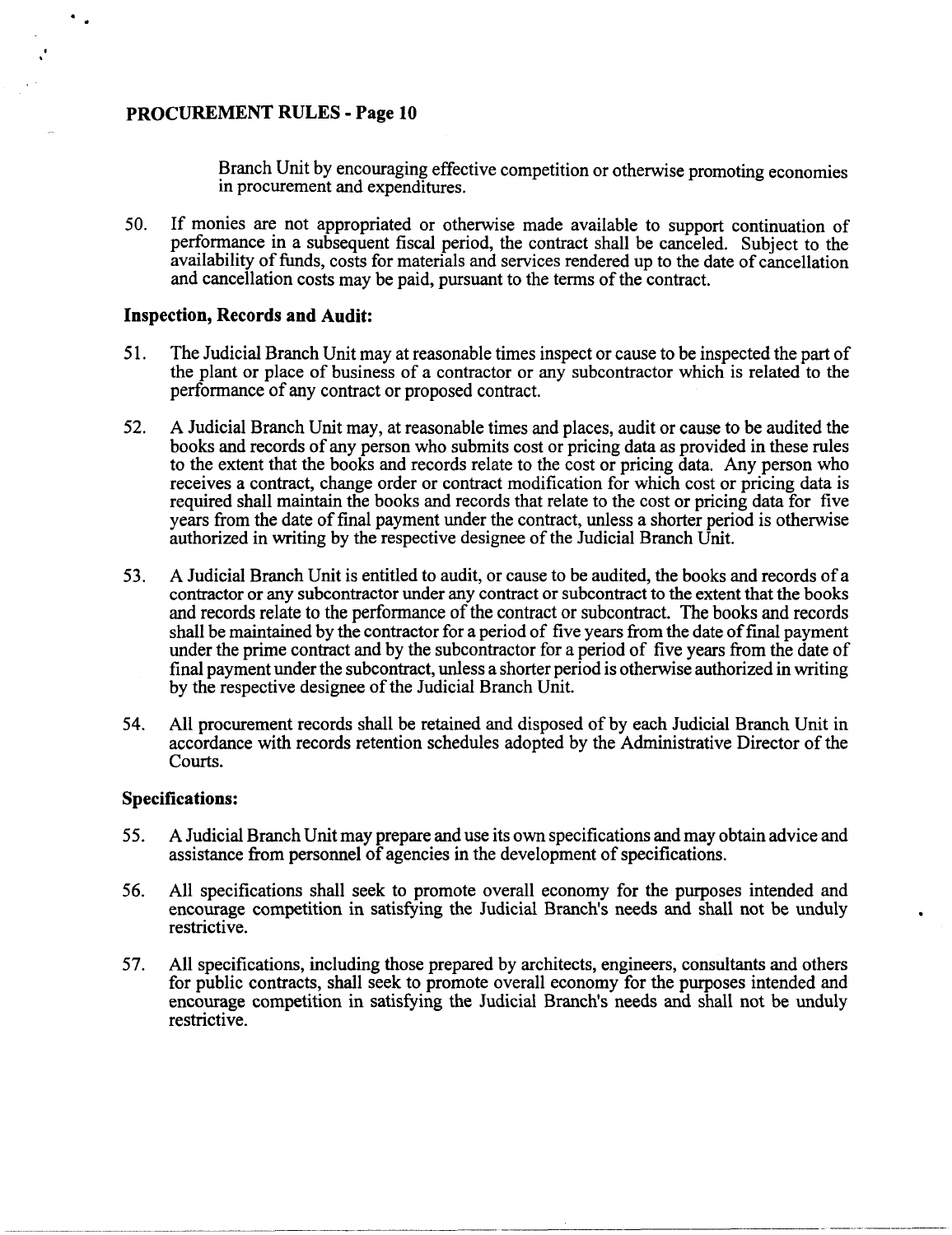## Construction and Professional Services:

- 58. For purposes of these rules and where applicable and not inconsistent with these rules, construction contracts in excess of the amount stated in Rule 62 are governed by the provisions of A.R.S. §41-2573 through §41-2576.
- 59. Architect, engineer, assayer, geologist, landscape architect and land surveying services shall be procured as provided for in these rules.
- 60. Contracts for services shall be on the basis of demonstrated competence and qualifications for the types of services required and at fair and reasonable prices.
- 61. For the purposes of these rules, contracts for reimbursement of costs shall identify what costs are to be reimbursed, and the amount, or the method or rate by which the amount shall be computed.

## Exception for Contracts \$25,000 or Less:

62. Any procurement of each Judicial Branch Unit which does not exceed an aggregate dollar amount of twenty-five thousand dollars is exempt from the requirements of Rules 15 and 23, except that procurement shall be as competitive as is practicable under the circumstances. Procurement requirements shall not be artificially divided or fragmented so as to constitute a purchase under this rule and to circumvent the source selection procedures required by Rules 15 and 23. For purposes of these rules, "aggregate" shall mean the sum of any existing, current procurement requirement for like materials or services. Procurement of \$25,000 or less shall utilize the procedures outlined in Rule 64 and are exempt from the sealed bidding or RFP requirements of rules 15 and 23.

Any procurement which does not exceed an aggregate amount of less than ten thousand dollars shall be, where practicable, from small businesses. It is declared to be impracticable to procure from a small business under rules 38 and 39; when purchases are not expected to exceed \$1,000; or, when it is not the best, most economical, most effective, most efficient, or most convenient way to conduct official business.

#### Certain Purchases in Excess of \$25,000:

63. Unless otherwise exempted, a procurement having an aggregate amount of more than \$25,000 shall follow the procedures of Rule 15 (IFB) or Rule 23 (RFP). For purposes of procurement rules, "aggregate" shall mean the sum of any existing, current procurement requirements.

It is sometimes difficult to determine what items are included in a procurement for purposes of determining the \$25,000 threshold. While projects are not always cut and dry, the following examples are illustrative:

63.1 Office Supplies

If the amount of office supplies being ordered at one time exceeds \$25,000, the purchase would need to be bid. Thus, if we are selecting a vendor for the purpose of buying paper or office supplies for all departments, <u>for the entire year</u>, and the total cost will exceed \$25,000, then the purchase should be bid because the procurement was for

-----------------. --------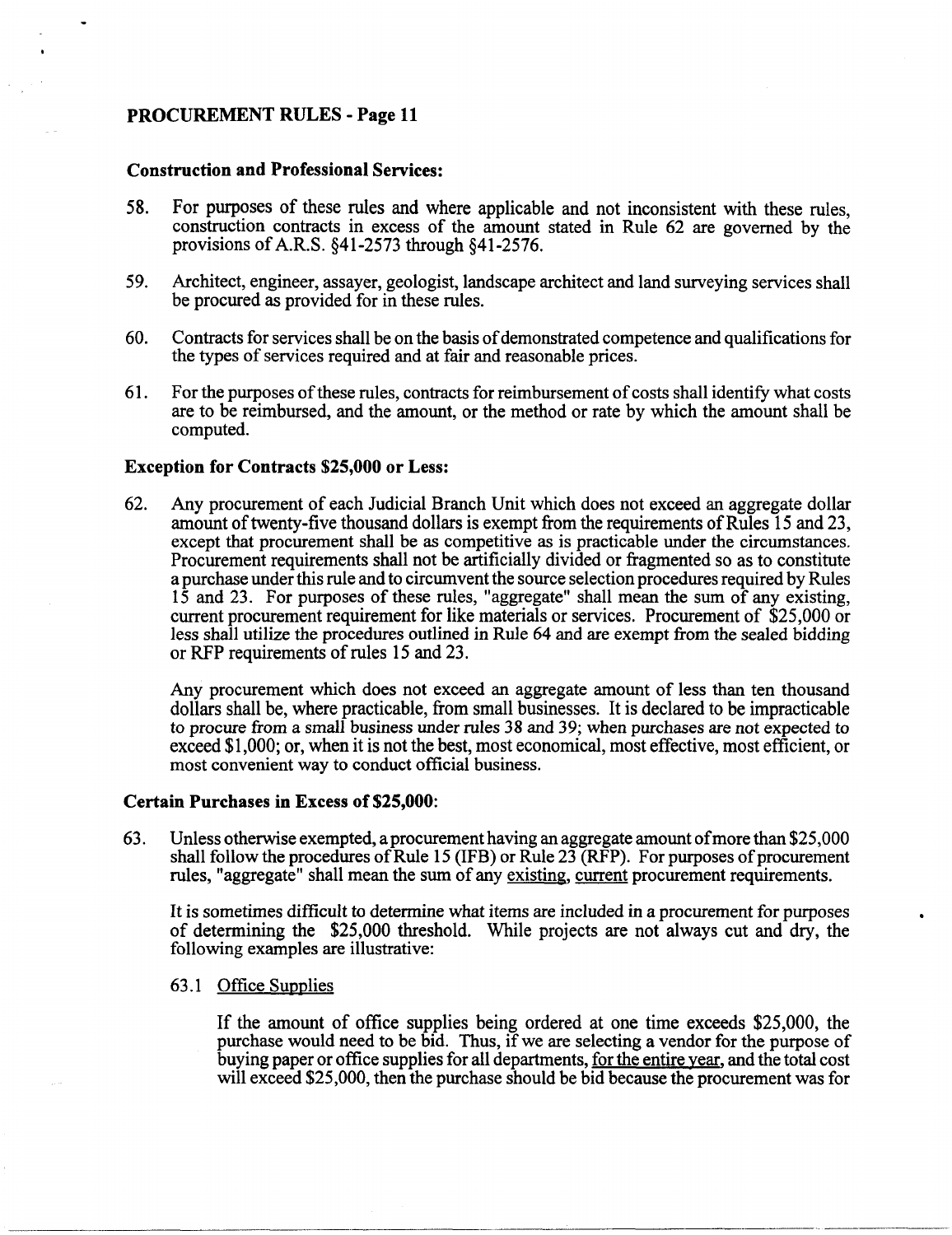the entire year. This is true even if periodic orders and deliveries of general office supplies do not exceed \$25,000. Individual, unique purchases of office supplies which may not be available from the contract vendor and which do not exceed \$25,000, would not need to be bid (even if at the end of the year they totaled more than \$25,000). The key here is to determine "what is it I am procuring?", a one-time purchase of less than \$25,000 or a vendor to provide supplies for the year exceeding \$25,000.

#### 63.2 Video Tape Projects

If each video tape produced is an independent product, the cost of each tape shall be used in determining whether to bid. For example, if three tapes are to be produced in one year on three different subjects at three different times, each costing \$9,000, then they would not require sealed bids. If you will produce three tapes all on one subject, as part of a series for a total cost of \$27,000, then you would bid the project.

### 63.3 Outside Printing

If the cost to produce a newsletter is \$5,000 per issue and you plan to send six issues and you want a vendor to print, mail, etc., then you would be required to bid since the procurement is for a single project (six issues of the newsletter). If throughout the year, you have six separate printing projects, each costing \$5,000, you would not be required to bid.

#### 63.4 Projects

Example: You are assigned to organize and equip a new mailroom. Purchases should not be artificially divided to bring the amount below \$25,000; however, in completing a project, there are logical, reasonable divisions of costs which can be made.

This project includes construction (walls, counters, etc.), purchasing of equipment (scale, postage meter, etc.), furniture (desk, chair), and supplies (paper, pencils, etc.) You do not need to aggregate all of those items to determine the \$25,000 threshold. Construction should be seen as a purchase. Mail equipment as another purchase, furniture another. If the construction amount exceeds \$25,000, then it should be bid. The same is true for the mailing equipment. However, if the construction will cost \$16,000 and the mailing equipment \$17,000, then the procedures for purchases ofless than \$25,000 could be followed.

There should be a logical division of purchases when completing a project. It would not be acceptable, for example, to divide the purchasing of the mailing equipment (scale, postage machine, etc.) if collectively these items cost more than \$25,000.

#### 63.5 In General

Nothing in these guidelines is meant to require the purchasing of non-compatible equipment. The ability of new equipment to be compatible with existing equipment may be considered when making purchasing selections.

If there is a threat to the public health, welfare or safety, or if an urgent and compelling situation exists which makes compliance with bidding requirements impractical,